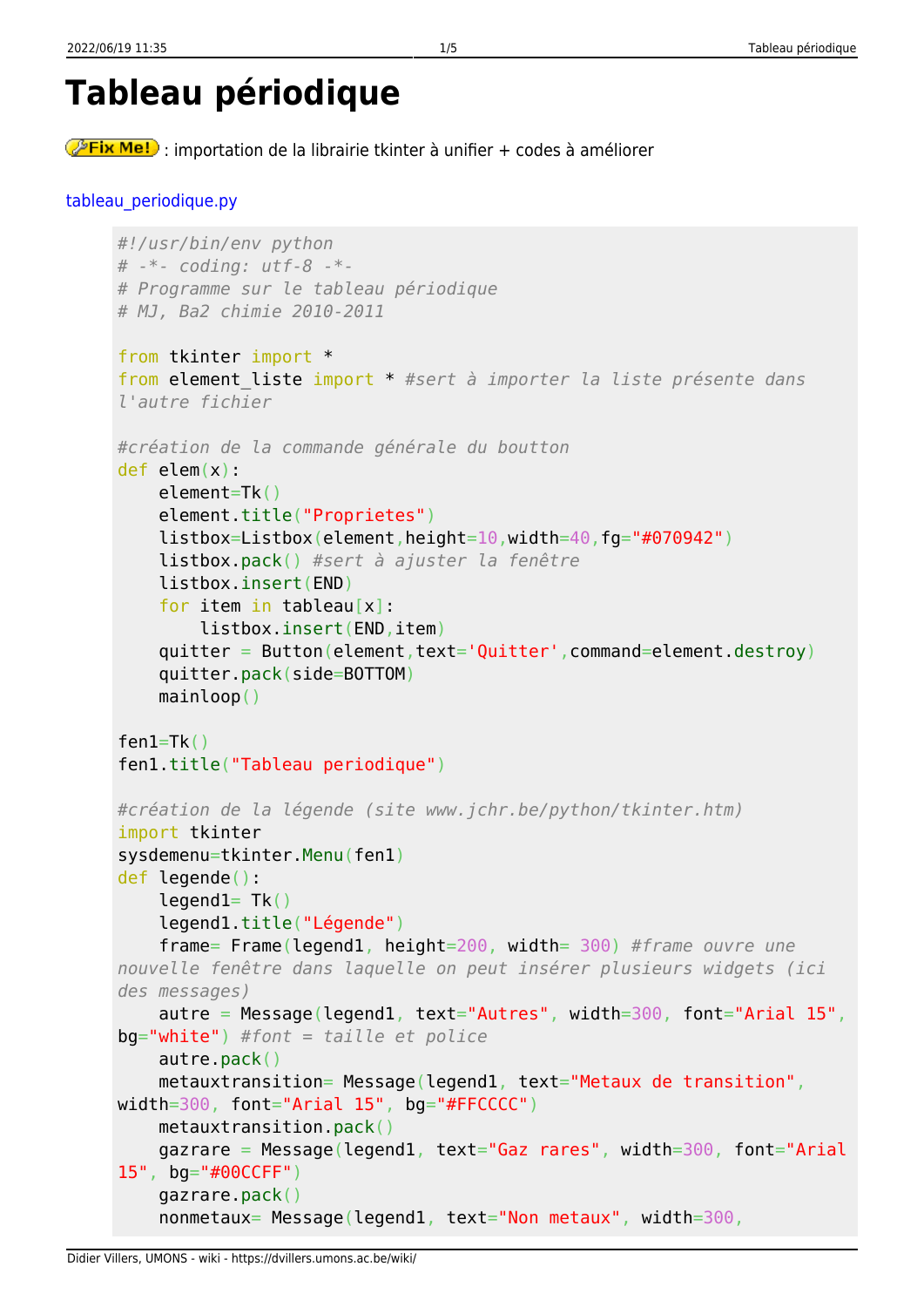Last update: 2021/04/19 teaching:progappchim:tableau\_periodique\_2011 https://dvillers.umons.ac.be/wiki/teaching:progappchim:tableau\_periodique\_2011 21:00

```
font="Arial 15", bg="#00FF66")
     nonmetaux.pack()
     metauxalcalins= Message(legend1, text="Metaux alcalins", width=300,
font="Arial 15", bg="#FF9900")
     metauxalcalins.pack()
     metauxalcalinoterreux= Message(legend1, text="Metaux alcalino
terreux", width=300, font="Arial 15", bg="#FFFF33")
     metauxalcalinoterreux.pack()
     lanthanides= Message(legend1, text="Lanthanides", width=300,
font="Arial 15", bg="#CCCC66")
     lanthanides.pack()
     actinides= Message(legend1, text="Actinides", width=300,
font="Arial 15", bg="#FF3300")
     actinides.pack()
     metaux= Message(legend1, text="Metaux", width=300, font="Arial 15",
bg="#9999FF")
     metaux.pack()
     frame.pack()
     mainloop()
Menu=tkinter.Menu(sysdemenu)
sysdemenu.add_cascade(label="Menu", menu=Menu)
Menu.add_command(label="Legende", command = legende)
Menu.add command(label="Quitter", command=fen1.quit)
#création des boutons du tableau
bou_list=[]
for item in tableau<sup>[1:1:1</sup>]
    bou=Button(fen1,text=item[1],command=lambda
x=item[2]:elem(x), height=2, width=3, bg=item[6])
    bou.grid(row=item[4],column=item[5]) #grid est utilisé pour classer
les bouttons par rangée et colonne
    bou_list.append(bou)
fen1.config(menu=sysdemenu)
#création de la listbox au sommet
(source:http://www.tkdocs.com/tutorial/grid.html)
centre=Listbox(fen1)
centre.grid(row=0, column=3, rowspan= 1, columnspan=8)
centre.insert(END)
for item in ["Nom:","Symbole:", "Numero atomique:","Masse
molaire:","Ligne:","Colonne:","Couleur:"]:
     centre.insert(END,item)
mainloop()
fen1.destroy()
```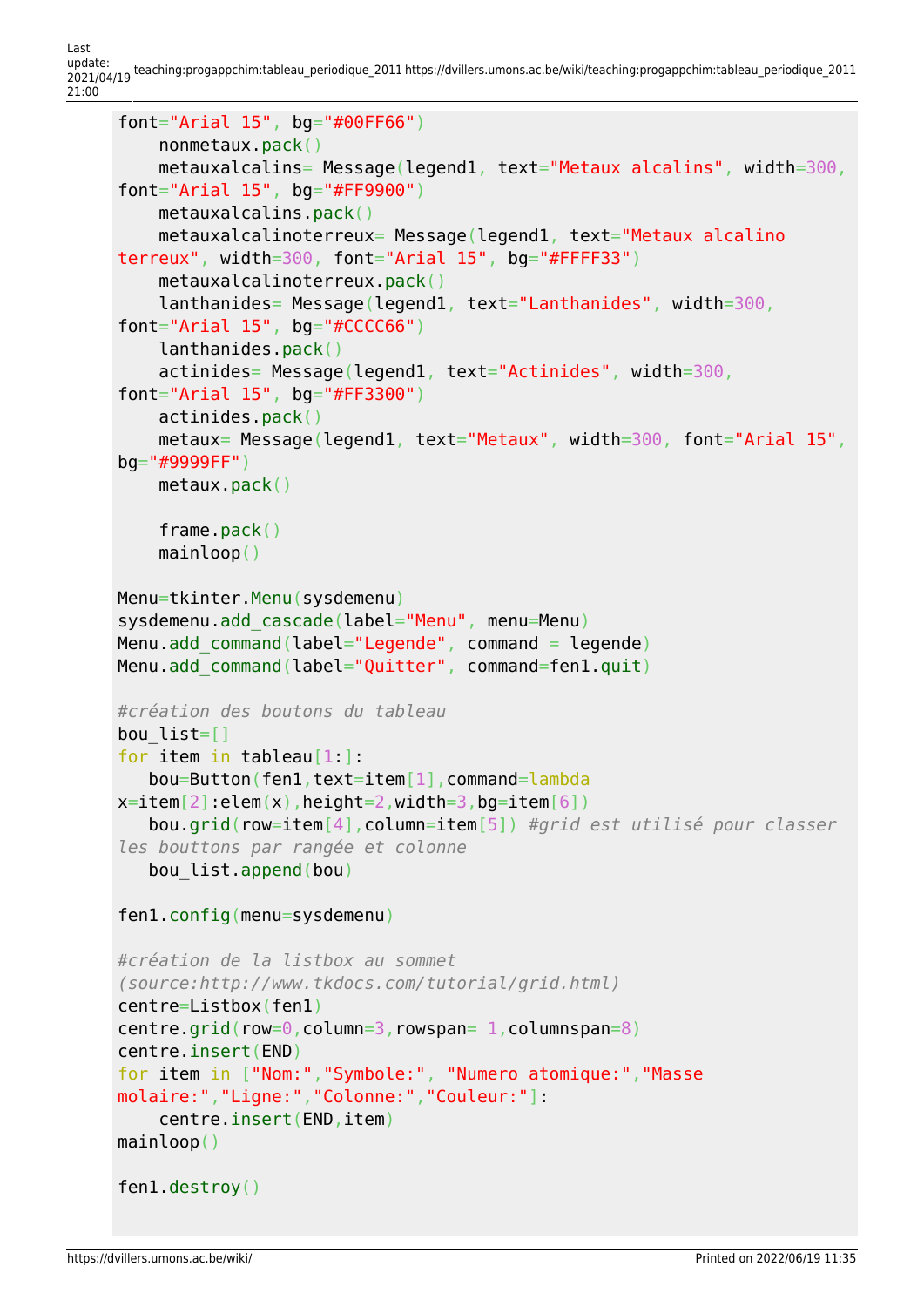## **Nécessite ce fichier de données :**

## [element\\_liste.py](https://dvillers.umons.ac.be/wiki/_export/code/teaching:progappchim:tableau_periodique_2011?codeblock=1)

| $tableau =$ [                                            |
|----------------------------------------------------------|
| ["Nom","symbole","Numero atomique","Masse atomique",     |
| "ligne", "colonne", "couleur"],                          |
| $[$ "Hydrogene", "H", 1, 1.00794, 1, 0, "white"],        |
| ["Helium", "He", 2, 4.0026, 1, 17, "#00CCFF"],           |
| $['Lithium", "Li", 3, 6.9412, 2, 0, "#FF9900"],$         |
| $['Beryllium", "Be", 4, 9.012182, 2, 1, "#FFFF33"]$ ,    |
| $['Bore", "B", 5, 10.811, 2, 12, "#00FF66"],$            |
| $['Carloone", "C", 6, 12.0107, 2, 13, "#00FF66"]$        |
| $["Azote", "N", 7, 14.00674, 2, 14, "#00FF66"]$ ,        |
| $[$ "0xygene", "0", 8, 15, 9994, 2, 15, "#00FF66"],      |
| $['Fluor", "F", 9, 18.9984, 2, 16, "#00FF66"]$           |
| $[$ "Neon", "Ne", 10, 20. 1797, 2, 17, "#00CCFF"],       |
| $['Sodium", "Na", 11, 22.9897, 3, 0, "#FF9900"],$        |
| $[$ "Magnesium", "Mg", 12, 24.3050, 3, 1, "#FFFF33"],    |
| ["Aluminium", "Al", 13, 26. 9815, 3, 12, "#9999FF"],     |
| $['Silicium", "Si", 14, 28.0855, 3, 13, "#00FF66"]$      |
| ["Phosphore", "P", 15, 30.973761, 3, 14, "#00FF66"],     |
| ["Soufre", "S", 16, 32.066, 3, 15, "#00FF66"],           |
| $["Chlore", "Cl", 17, 35, 453, 3, 16, "#00FF66"]$ ,      |
| $[$ "Argon", "Ar", 18, 39.948, 3, 17, "#00CCFF"],        |
| $["Potassim", "K", 19, 39.0963, 4, 0," #FF9900" ]$       |
| $["Calcium", "Ca", 20, 40.078, 4, 1, "#FFFF33"],$        |
| $[$ "Scandium", "Sc", 21, 44.9559, 4, 2, "#FFCCCC"],     |
| $[$ "Titane", "Ti", 22, 47.867, 4, 3, "#FFCCCC"],        |
| ["Vanadium", "V", 23, 50.9415, 4, 4, "#FFCCCC"],         |
| $["Chrome", "Cr", 24, 51.9961, 4, 5, "#FFCCCC"]$ ,       |
| ["Manganese", "Mn", 25, 54.9380, 4, 6, "#FFCCCC"],       |
| ["Fer", "Fe", 26, 55, 8457, 4, 7, "#FFCCCC"],            |
| $[''Cobalt'', 'Co'', 27, 58.9332, 4, 8, "#FFCCCC'']$ ,   |
| ["Nickel", "Ni", 28, 58. 6934, 4, 9, "#FFCCCC"],         |
| $[$ "Cuivre", "Cu", 29, 63.546, 4, 10, "#FFCCCC"],       |
| $[''Zinc", "Zn", 30, 65.409, 4, 11, " \# FFCCCC", ]$     |
| $\lceil$ "Gallium", "Ga", 31, 69.723, 4, 12, "#9999FF"], |
| ["Germanium", "Ge", 32, 72.64, 4, 13, "#9999FF"],        |
| $[$ "Arsenic", "As", 33, 74.9216, 4, 14, "#00FF66"],     |
| $['Selenium", "Se", 34, 78.96, 4, 15, "#00FF66"]$        |
| $["Brome", "Br", 35, 79.904, 4, 16, "#00FF66"]$ ,        |
| $[$ "Krypton", "Kr", 36, 83.798, 4, 17, "#00CCFF"],      |
| $["Rubidium", "Rb", 37, 85.4678, 5, 0," #FF9900" ]$ ,    |
| $['Strontium", "Sr", 38, 87.62, 5, 1, "#FFFF33"]$ ,      |
| $['Yttrium", "Y", 39, 88.9059, 5, 2, "{\#FFCCCC"}],$     |
| $['Zircoin", "Zr", 40, 91.224, 5, 3, "#FFCCCC"]$ ,       |
| $["Niobium", "Nb", 41, 92.9063, 5, 4, "{\#FFCCCC",}],$   |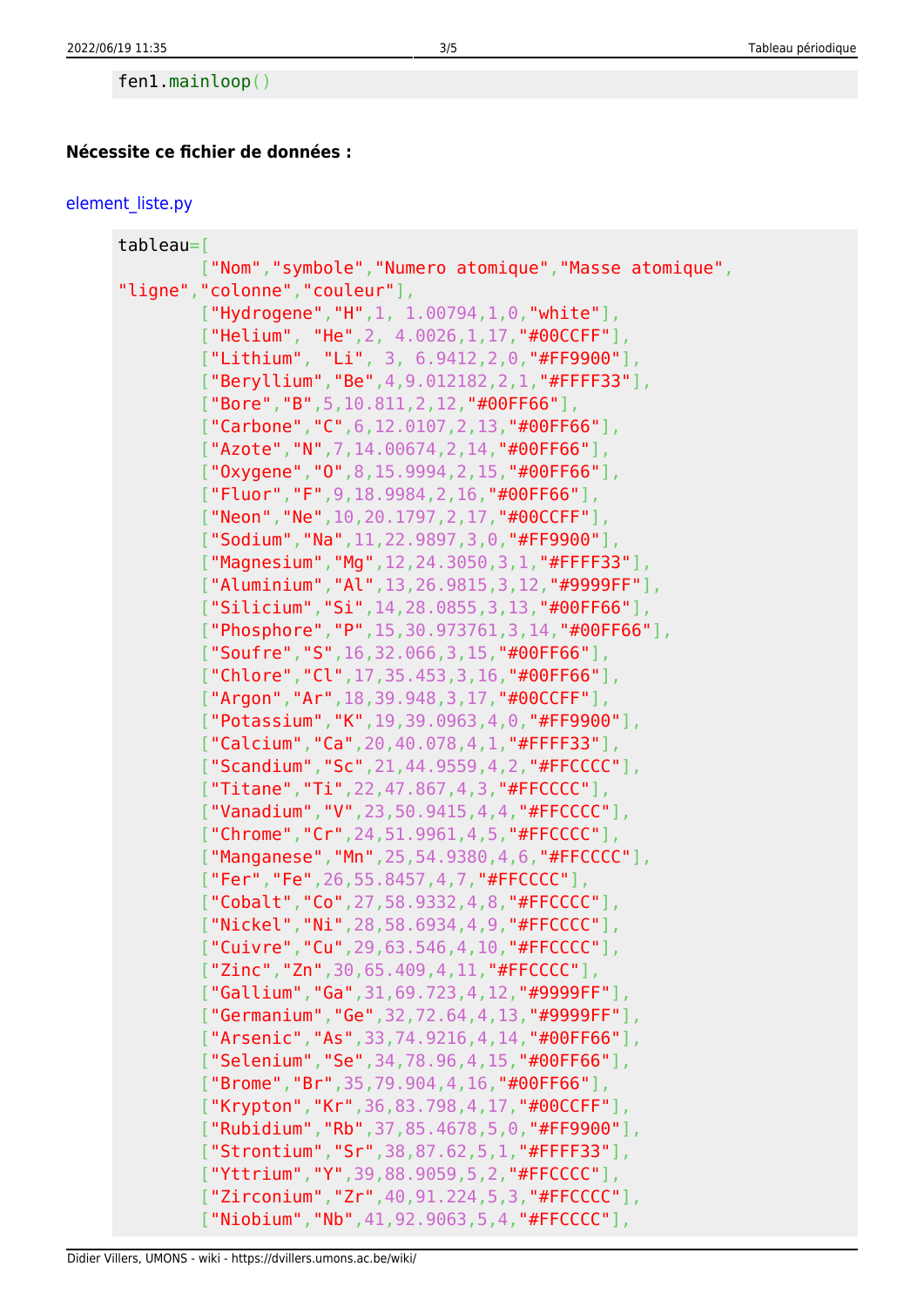["Molybdene","Mo", 42, 95.94, 5, 5, "#FFCCCC"], ["Technetium","Tc",43,98,5,6,"#FFCCCC"], ["Ruthenium","Ru",44,101.07,5,7,"#FFCCCC"], ["Rhodium","Rh",45,102.9055,5,8,"#FFCCCC"], ["Palladium","Pd",46,106.42,5,9,"#FFCCCC"], ["Argent","Ag",47,107.8682,5,10,"#FFCCCC"], ["Cadmium", "Cd", 48, 112.411, 5, 11, "#FFCCCC"], ["Indium", "In", 49, 114, 818, 5, 12, "#9999FF"], ["Etain","Sn",50,118.710,5,13,"#9999FF"], ["Antimoine", "Sb", 51, 121.760, 5, 14, "#9999FF"], ["Tellure","Te",52,127.60,5,15,"#00FF66"], ["**Iode", "I", 53, 126.9045, 5, 16, "#00FF66"**], ["Xenon","Xe",54,131.293,5,17,"#00CCFF"], ["Cesium","Cs",55,132.9054,6,0,"#FF9900"], ["Baryum", "Ba", 56, 137, 327, 6, 1, "#FFFF33"], ["Lanthane","La",57,138.9055,6,2,"#FFCCCC"], ["Cerium","Ce",58,140.116,8,4,"#CCCC66"], ["Praseodyme","Pr",59,140.9076,8,5,"#CCCC66"], ["Neodyme","Nd",60,144.24,8,6,"#CCCC66"], ["Promethium","Pm",61,145,8,7,"#CCCC66"], ["Samarium", "Sm", 62, 150.36, 8, 8, "#CCCC66"], ["Europium","Eu",63,151.964,8,9,"#CCCC66"], ["Gadolinium","Gd",64,157.25,8,10,"#CCCC66"], ["Terbium", "Tb", 65, 158.9253, 8, 11, "#CCCC66"], ["Dysprosium","Dy",66,162.500,8,12,"#CCCC66"], ["Holmium", "Ho", 67, 164.9303, 8, 13, "#CCCC66"], ["Erbium","Er", 68, 167. 259, 8, 14, "#CCCC66"], ["Thulium","Tm",69,168.9342,8,15,"#CCCC66"], ["Ytterbium", "Yb", 70, 173, 04, 8, 16, "#CCCC66"], ["Lutecium","Lu",71,174.967,8,17,"#CCCC66"], ["Hafnium", "Hf", 72, 178.49, 6, 3, "#FFCCCC"], ["Tantale", "Ta", 73, 180.9479, 6, 4, "#FFCCCC"], ["Tungstene", "W", 74, 183.84, 6, 5, "#FFCCCC"], ["Rhenium","Re",75,186.207,6,6,"#FFCCCC"], ["Osmium","Os",76,190.23,6,7,"#FFCCCC"], ["Iridium","Ir",77,192.217,6,8,"#FFCCCC"], ["Platine","Pt",78,195.078,6,9,"#FFCCCC"], ["Or","Au",79,166.9665,6,10,"#FFCCCC"], ["Mercure","Hg",80,200.59,6,11,"#FFCCCC"], ["Thallium","Tl",81,204.3833,6,12,"#9999FF"], ["Plomb","Pb",82,207.2,6,13,"#9999FF"], ["Bismuth","Bi",83,208.9803,6,14,"#9999FF"], ["Polonium", "Po", 84, 209, 6, 15, "#9999FF"], ["Astate", "At", 85, 210, 6, 16, "#00FF66"], ["Radon", "Rd", 86, 222, 6, 17, "#00CCFF"]. ["Francium","Fr",87,223,7,0,"#FF9900"], ["Radium","Ra",88,226,7,1,"#FFFF33"], ["Actinium","Ac",89,227,7,2,"#FFCCCC"], ["Thorium","Th",90,232.0381,9,4,"#FF3300"],